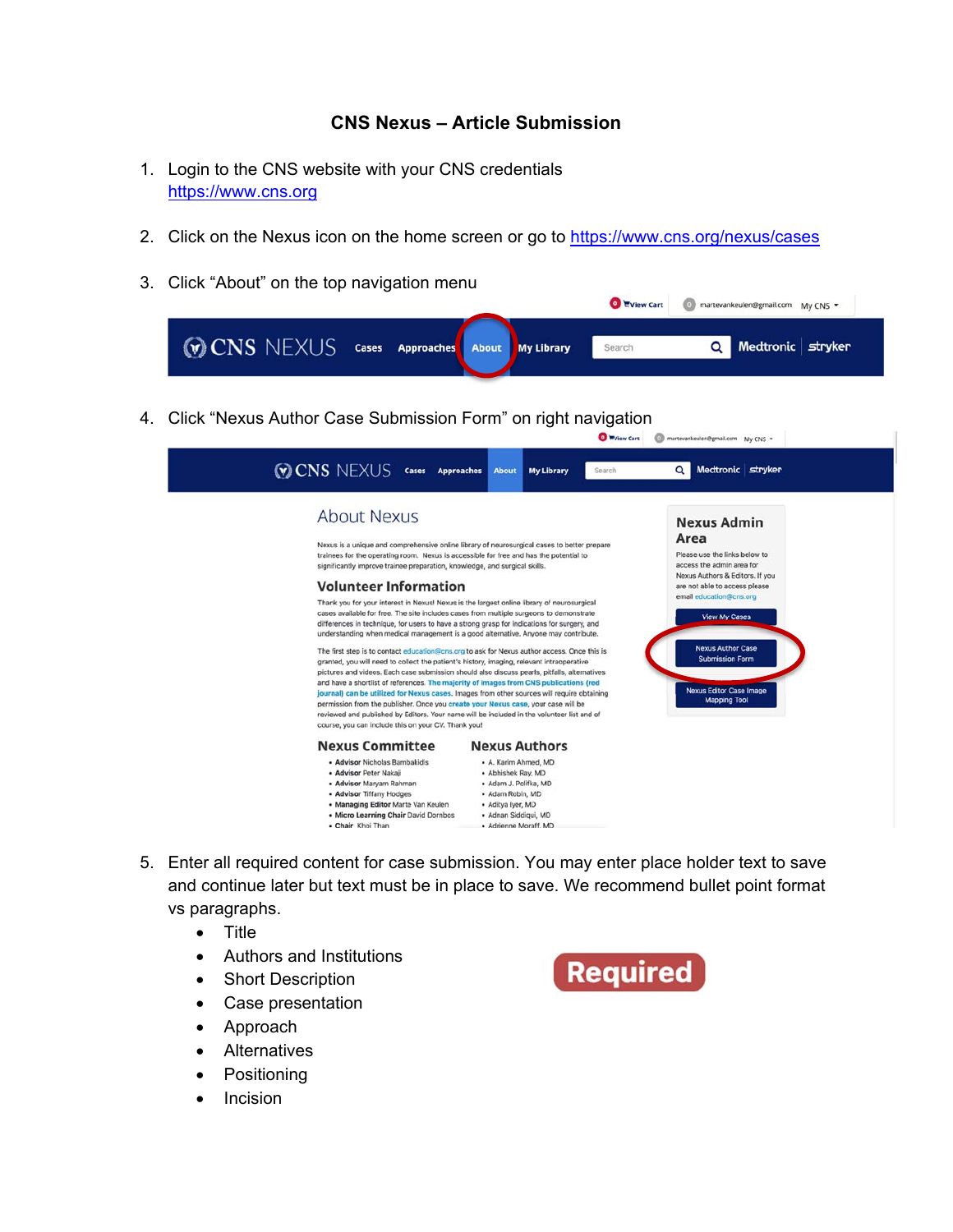- Operation
- Post-Op
- Outcome
- Pearls and Pitfalls
- Discussion
- References
- 6. You may load as many images and videos as you like for each section. Please only upload images and videos that you own the copyright for. By uploading the files, you agree that they are approved for use in Nexus.

Ensure the media is saved to your computer then click the "upload file" button to locate the media where you saved it on your computer.

If you have large media files (videos more a couple minutes) consider uploading and saving your work in multiple sessions to ensure they are saved properly and you do not lose your work.

| <b>Approach Images/Videos</b>                                        | Favorites                | $ C $ > $\equiv$ $\vee$ $\equiv$ $\vee$                                          | images | ø                        | Q Search |                                      |
|----------------------------------------------------------------------|--------------------------|----------------------------------------------------------------------------------|--------|--------------------------|----------|--------------------------------------|
| Upload file                                                          | E Keynote<br>C Downloads | Name                                                                             |        | Date Modified<br>$\sim$  | Si20     | Kind                                 |
|                                                                      |                          |                                                                                  |        |                          |          |                                      |
| <b>Alternatives</b>                                                  | A Applications           | ## Screen Shot 2022-01-10 at 10.34.12.png                                        |        | 10/01/2022               |          | 1.9 MB PNG image                     |
| View<br>Insert<br>File<br>Edit<br>Format Tool                        | Desktop                  | <b>B1</b> Screen Shot 2022-01-10 at 11.26.13.png                                 |        | 10/01/2022               |          | 1,5 MB PNG image<br>Required         |
|                                                                      | <b>E</b> Pictures        | Screen Shot 2022-01-10 at 11.27.03.png                                           |        | 10/01/2022               |          | 2.4 MB PNG image                     |
| $\leftrightarrow$<br>в<br>$\rightarrow$<br>$\checkmark$              |                          | Screen Shot 2022-01-10 at 11.27.17.png<br>Screen Shot 2022-01-10 at 11.27.48.png |        | 10/01/2022<br>10/01/2022 |          | 2.1 MB PNG image<br>1,5 MB PNG image |
| Paragraph                                                            | <b>El Pages</b>          | Screen Shot 2022-01-10 at 11.28.23.png                                           |        | 10/01/2022               | 3MS      | PNG image                            |
|                                                                      | <b>El</b> Movies         | E. Screen Shot 2022-01-10 at 11.28.36.png                                        |        | 10/01/2022               |          | 2.6 MB PNG image                     |
|                                                                      | $\sqrt{2}$ Music         | Screen Shot 2022-01-10 at 11.29.36.pmg                                           |        | 10/01/2022               |          | 1,9 MB PNG image                     |
|                                                                      |                          | Screen Shot 2022-01-10 at 11.29.52.png                                           |        | 10/01/2022               |          | 1,8 MB PNG image                     |
|                                                                      | ictoud.                  | Screen Shot 2022-01-10 at 11.30.06.png                                           |        | 10/01/2022               |          | 1,8 MB PNG image                     |
|                                                                      | C iCloud Drive           | Screen Shot 2022-01-10 at 11.30.18.png                                           |        | 10/01/2022               |          | 1,8 MB PNG image                     |
| p.                                                                   | Desktop                  |                                                                                  |        |                          |          |                                      |
|                                                                      |                          |                                                                                  |        |                          |          |                                      |
| Describe other surgical approaches th                                | <b>Eng</b> Shared        |                                                                                  |        |                          |          |                                      |
| AVM: conservative, radiosurgery, and t                               | Locations                |                                                                                  |        |                          |          |                                      |
|                                                                      | Marte's Mac              |                                                                                  |        |                          |          |                                      |
| <b>Alternatives Images/Videos</b>                                    |                          |                                                                                  |        |                          |          |                                      |
|                                                                      | Tags                     |                                                                                  |        |                          |          |                                      |
| Upload file                                                          |                          |                                                                                  |        |                          |          |                                      |
|                                                                      | Media                    |                                                                                  |        |                          |          |                                      |
|                                                                      | <b>72 Music</b>          |                                                                                  |        |                          |          |                                      |
| Anatomy                                                              | (0) Photos               |                                                                                  |        |                          |          |                                      |
| Format<br>File<br>Edit<br>View<br>Insert<br>Tool                     | El Movies                |                                                                                  |        |                          |          |                                      |
|                                                                      |                          |                                                                                  |        |                          |          |                                      |
| в<br>$\leftrightarrow$<br>$\rightarrow$<br>Paragraph<br>$\checkmark$ |                          |                                                                                  |        |                          |          |                                      |
|                                                                      |                          |                                                                                  |        |                          |          |                                      |
|                                                                      |                          |                                                                                  |        |                          |          |                                      |
|                                                                      |                          |                                                                                  |        |                          |          |                                      |
|                                                                      |                          |                                                                                  |        |                          |          |                                      |

## **a. Images should be in JPG or PNG format**

Include where relevant, or comment on anatomical considerations. Use images from Neurosurgery (red journal), your own images, or copyright free images (such as Rhoton collection, Henry Gray (1825-1861) Anatomy of the Human Body 1918, etc)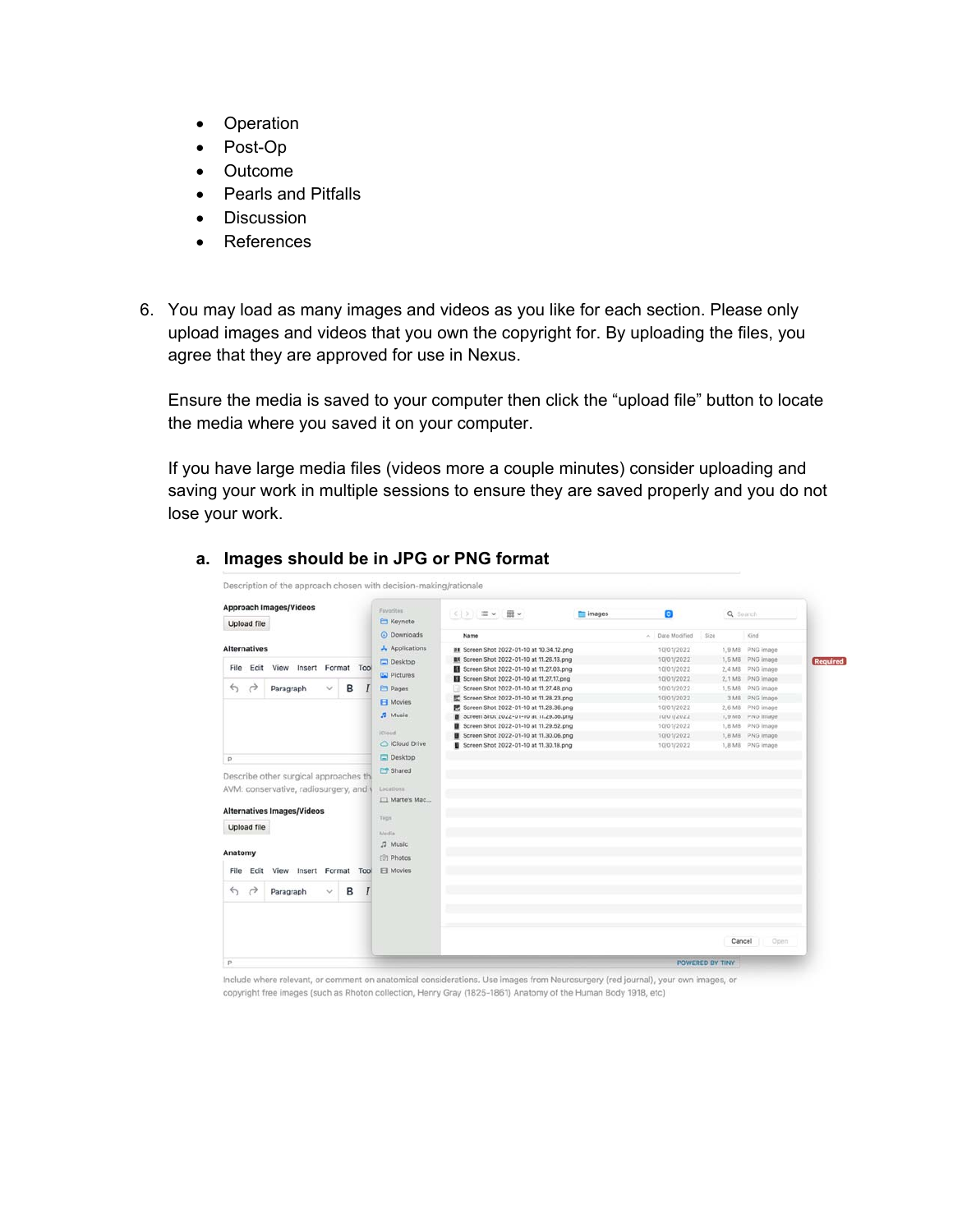7. Once uploaded you will have space to add a title or caption to your images.

**Case Presentation Images/Videos** 

Title 1



8. There are 10 open field for additional detail such as Anatomy. These are optional based on case need.

| Body 1                                 |                       |              |   |       |       |      |  |  |  |  |                   |                        |  |
|----------------------------------------|-----------------------|--------------|---|-------|-------|------|--|--|--|--|-------------------|------------------------|--|
| File<br>Edit                           | Insert Format<br>View |              |   | Tools | Table |      |  |  |  |  |                   |                        |  |
| $\leftrightarrow$<br>$\leftrightarrow$ | Paragraph             | $\checkmark$ | в | I     |       | 日本日本 |  |  |  |  | IE ▽ IE ▽ 昼 星   ダ | S.                     |  |
|                                        |                       |              |   |       |       |      |  |  |  |  |                   | <b>POWERED BY TINY</b> |  |

9. You may save your case as long as there is text in all required fields. You may enter place holder text if needed to save and come back. Once saved you will received a success message on screen indicating your form was saved successfully.



- 10. To locate your new saved case you go to "About" in the top navigation.
- 11. Then, click "My Cases" in the right navigation
- 12. Select "New" from the Any Status drop down menu. This will display only your saved draft cases.